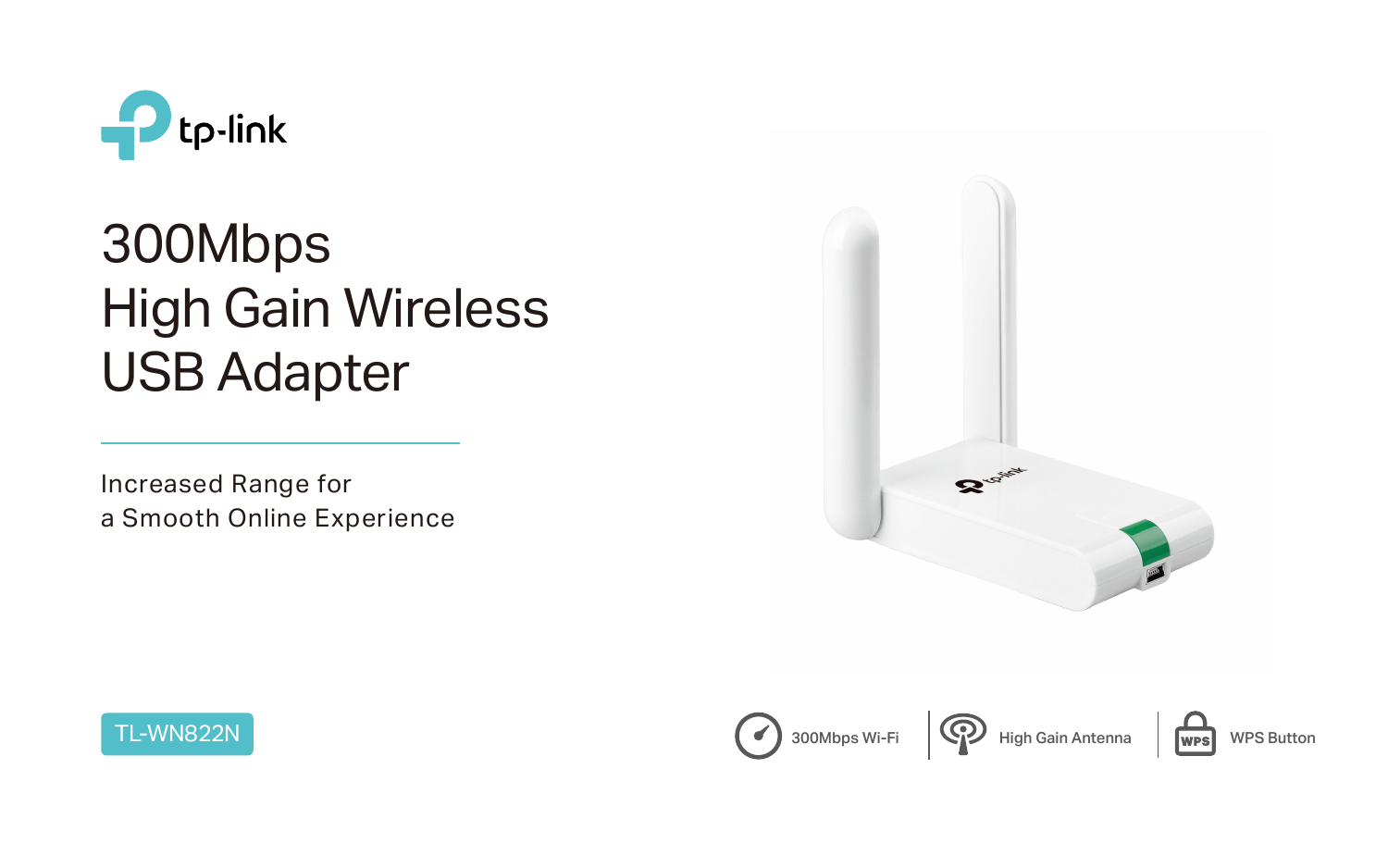## **Highlights**

#### N300 Stability for Your Daily Needs **One-Button Security**

The TL-WN822N reaches speeds of up to 300Mbps, ideal for streaming, gaming and internet calls.

With a push of the WPS button, connect the TL-WN822N to the Wi-Fi network without typing a complex password, and stay protected with reliable security.





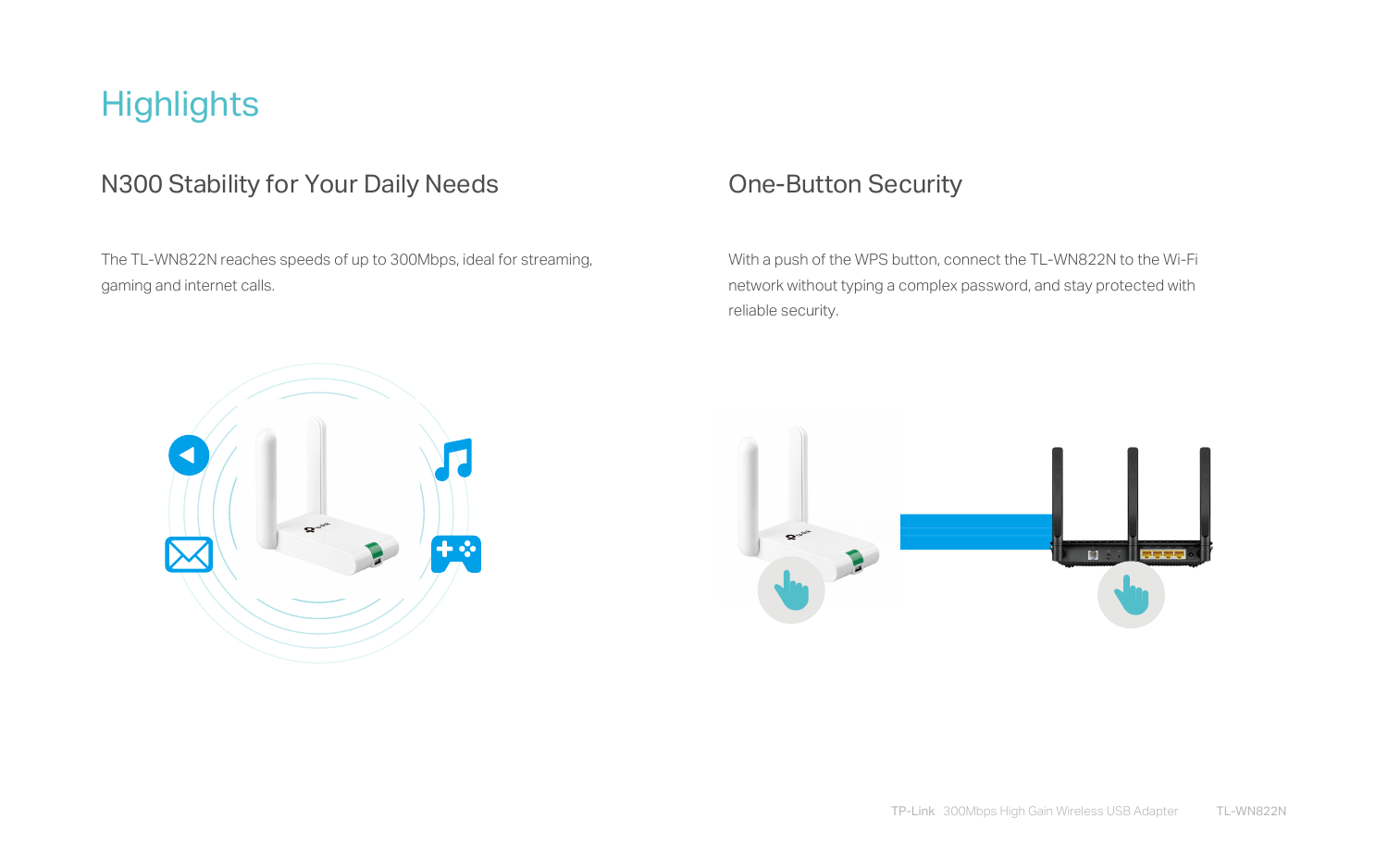· Backwards Compatibility – Supports routers utilizing 802.11 b/g/n Wi-Fi standards

· Fast Wi-Fi – Up to 300Mbps Wi-Fi speed for joyful surfing experience



Broad Wireless Range - 2 high gain antennas ensure superior range and stability



- · Active Defense WPA/WPA2 encryption provides your Wi-Fi network with advanced protection against security threats
- · WPS Button Easy wireless security encryption at a push of the WPS button

### Features